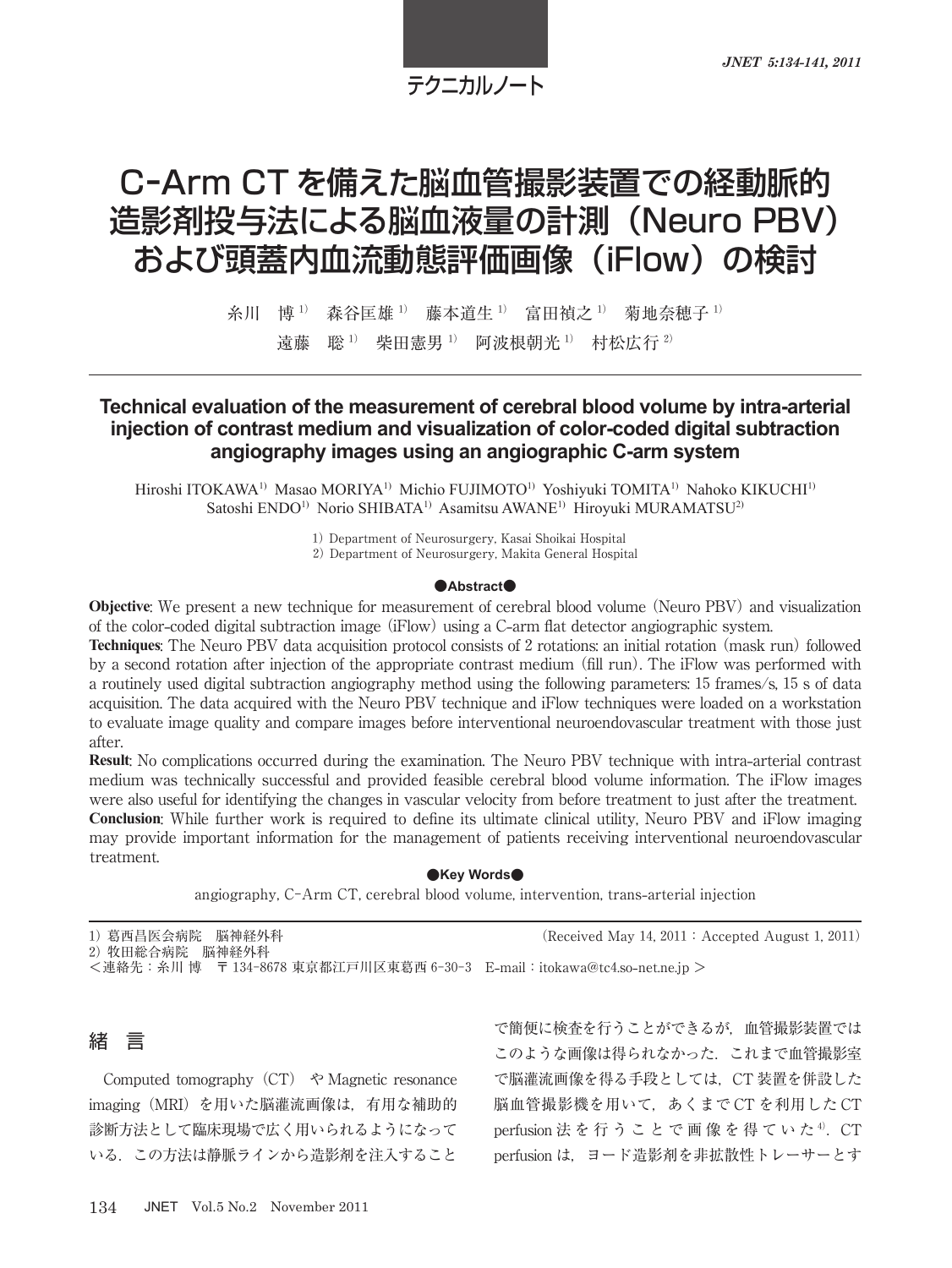ることで,撮影断面における脳血流量(Cerebral blood flow:CBF) や 脳 血 液 量(Cerebral blood volume: CBV),平均通過時間(Mean transit time:MTT)とい う3つの循環パラメーターを同時に得ることができ、診 断あるいは治療適応,さらには予後の推測を行う上で大 きな有用性を持っている.しかしながら,実際には血管 撮影室に CT を併設するということは困難な場合が多 く,一般に普及するものとはいえなかった.一方で血管 撮影装置自体も発展が進み,特に flat panel detector を 備えた血管撮影装置の登場により,詳細な血管形態の 観察が可能になったばかりでなく,C アーム機能の発達 により three dimensional digital subtraction angiography (3D-DSA)をはじめとした 3 次元での情報収集ができ るようになった.こうした情報収集方法や画像再構成方 法の登場は,さらに CT**-**like image として頭蓋内組織情 報や,出血などの病的変化までも同じ機械を用いて評価 することを可能とした.

今回こうした機能に加え,新たなアプリケーションと して頭蓋内血流動態の可視化画像(iFlow)の作成と, さ ら に は CBV の 計 測(Neuro parenchimal blood volume: Neuro PBV) が可能となったことから、これ らの機能の有効性ならびにその適切な撮影方法について 検討を行った.

### 撮影方法および撮影条件

脳血管撮影の施行ならびに iFlow および Neuro PBV の施行にあたっては,検査前に十分に説明を行い,患者 の合意を得て行った.

血管撮影装置はバイプレーン・フラットパネル型装置 (Artis zee BA, Siemens AG, Forchheim, Germany) を用 い,併設されたワークステーション(syngo XWP VB 15D, Siemens AG, Forchheim, Germany)を使用して撮 影データの解析を行った.

#### 1.iFlow

iFlow は撮影した DSA 画像をワークステーション上 で解析し , 造影剤の経時的な血管内移動をカラーマップ として表示するものである.撮影に際して特別な準備は 必要ではなく,通常通りの撮影を行っても画像作成は可 能である.今回はできるだけ詳細に血流変化を識別する 目的から,通常より撮影レートをあげてフレーム数 15 フレーム / 秒, 撮影時間 15 秒間で撮影を行った. また フレーム数の増加に伴う被曝線量の増加が危惧されるこ

とから,フレームあたりの被曝線量が通常撮影の 1/3 程 度となるように撮影線量の調節を行った(管電圧 73 kV, 管電流 164 mA, 被曝線量 0.54 μ Gy/frame). 造 影剤の注入はパワーインジェクターを使用し, 300 mg I/ml の非イオン性ヨード造影剤(イオメロン 300,エー ザイ,東京)を用いて,総頚動脈については 5 ml/sec のスピードで計 7 cc. 内頚動脈については 4 ml/sec のス ピードで計 6 cc,椎骨動脈については 3 ml/sec のスピー ドで計 5 cc の注入を行った.画像の作成は標準化をは かるため,内頚動脈~眼動脈分岐部に造影剤が達した時 間を画像作成上のスタート時間とし,この部位から各血 管までの造影剤到達時間をカラーマップとして表示する ようにした.

#### 2. Neuro PBV

Neuro PBV は C アーム機構を持つ血管撮影装置を用 いて CBV の計測を行うアプリケーションである.開発 段階で提唱された方法は,CT perfusion と同様に希 釈していない造影剤を経静脈的に投与して行うもので ある 137). 今回われわれが検討した撮影方法は、すでに 脳血管撮影を行っている状況であることから,動脈内に カテーテルが挿入されていることを考えて,経動脈的に 造影剤の注入を行う方法とした.造影剤注入用のカテー テルには通常の 4Fr 診断用カテーテル(CX カテーテル, カテックス,神奈川)を用いた.カテーテルは laminar flow による左右総頚動脈および椎骨動脈での造影剤分布 差が生じないように大動脈弁直上に留置した.

撮影方法:Neuro PBV はマスク撮影(mask run)と, scan delay time をおいた後に造影剤注入下で行う本撮影 (fill run)の計 2 回の撮影を要する.このアプリケーシ ョンではマスク撮影と本撮影の間での造影剤分布の差を CBV の計測に反映させることから,2 回目の本撮影の際 に脳組織内の造影剤濃度がほぼ定常状態に保たれている 必要がある.そのため撮影中に安定した状態で脳組織内 に造影剤の注入が継続しているように scan delay time を決定することが重要である.おのおのの撮影は,管電 圧 70 kV,管電流 460 mA,200°回転,撮影フレーム数 60 frame/ 秒, 計 397 frame, 撮影時間 8 秒間で行った. また,経動脈的に造影剤を注入して行う方法では,動脈 内に直接造影剤が注入されるため,肺や全身循環での造 影剤の希釈などの影響を抑えられることが期待できるこ とから、用いる造影剤は 300 mg I/ml の非イオン性ヨー ド造影剤 (イオメロン 300, エーザイ, 東京)を生理食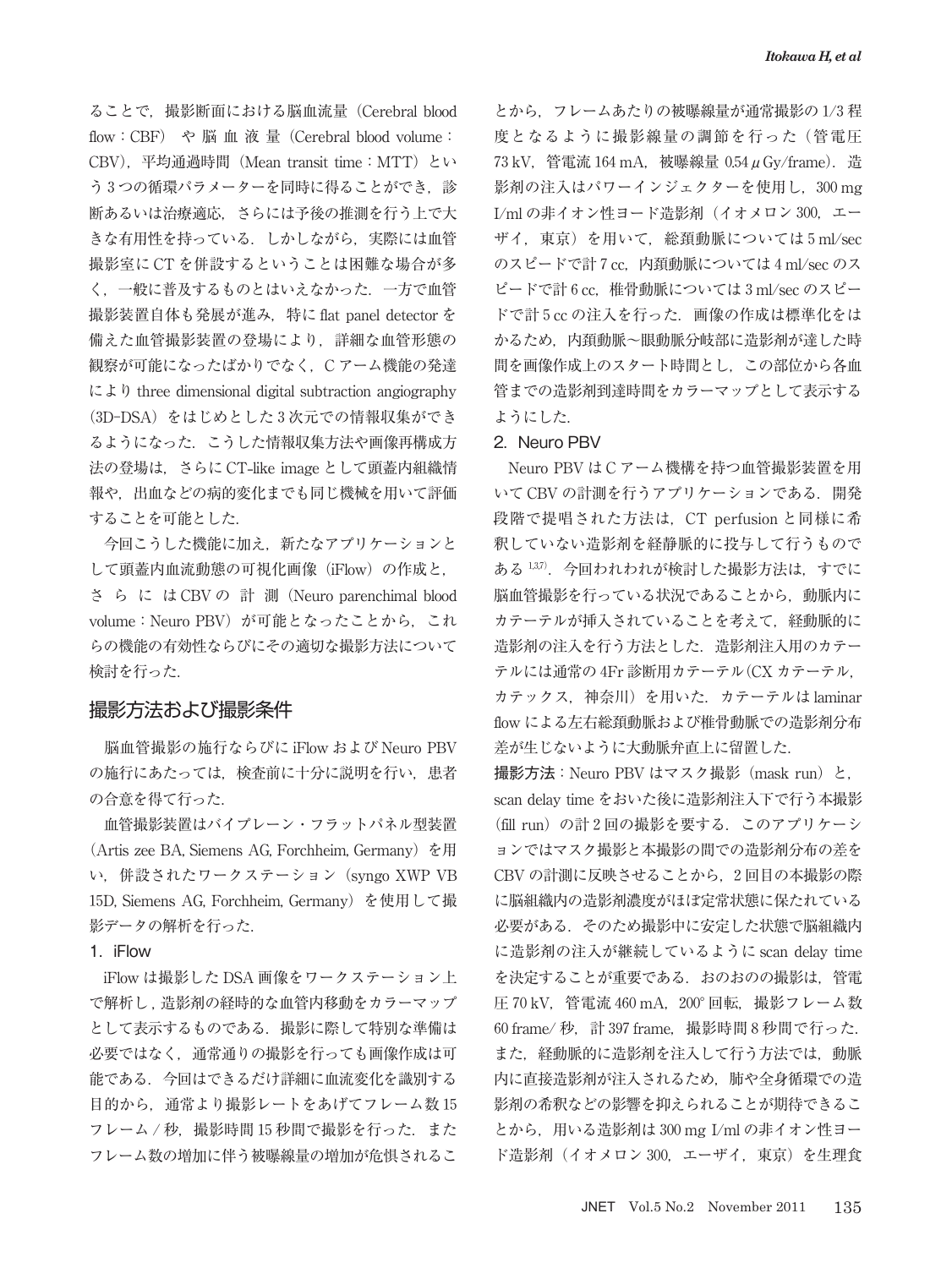

Fig. 1 Setting the C**-**arm system to determine the injection delay time in the acquisition mode. The anteroposterior plane is set to a wide field of view  $(A)$ , and the position of the catheter tip above the aortic valve is confirmed (A, arrow). The twice**-**diluted contrast medium is injected into the catheter at a rate of 5 ml/s for 2 s, and the jet flow of contrast medium at the catheter tip confirmed (B, arrow); both carotid arteries and vertebral arteries are well identified (C). The lateral plane is set to a position that allows comfirmation of both the internal carotid artery and the confluence (D, E). The maximally visualized contrast enhancement at the confluence can be determined to choose an injection delay time (F, arrow).

塩水で 50% 濃度に希釈して用い,投与される造影剤の 総量を減じる工夫をした. 本撮影の際には、パワーイン ジェクターを用いて希釈した造影剤を 5 ml/sec のスピ ードで,本撮影が終了する時間まで持続注入した.

Scan delay time の決定:テスト撮影として、正面の パネルは広い撮影視野に設定して,大動脈弁直上に留置 してあるカテーテルの先端から頭蓋内までを確認できる ようにした (Fig. 1A, 矢印). また側面のパネルは,頭 蓋内内頚動脈と静脈洞交会がともに確認できる位置に設 定した(Fig. 1D).まずパワーインジェクターを用いて 注入速度 5 ml/sec,注入量 10 ml で造影剤を注入してテ

スト撮影を行い,正面の撮影においてカテーテル先端か らの造影剤の流出が確認できる時間(Fig. 1B, 矢印)と, さらに頭蓋内循環に関わる左右総頚動脈および左右椎骨 動脈がほぼ同時に造影されてくることを確認した(Fig. 1C).また,併せて頚部や頭蓋内主幹動脈の狭窄や閉塞 に起因する循環遅延が存在するか否かについても確認し た (Fig. 1C, E). 正面のパネルでカテーテル先端の造 影剤が確認できた時間を T0 とし、さらに側面の画像に おいて静脈洞交会が最も強く造影される時間(Fig. 1F,矢印)を確認して Tv とした.静脈洞交会が造影さ れる Tv までの時間には,確実に脳組織に造影剤が分布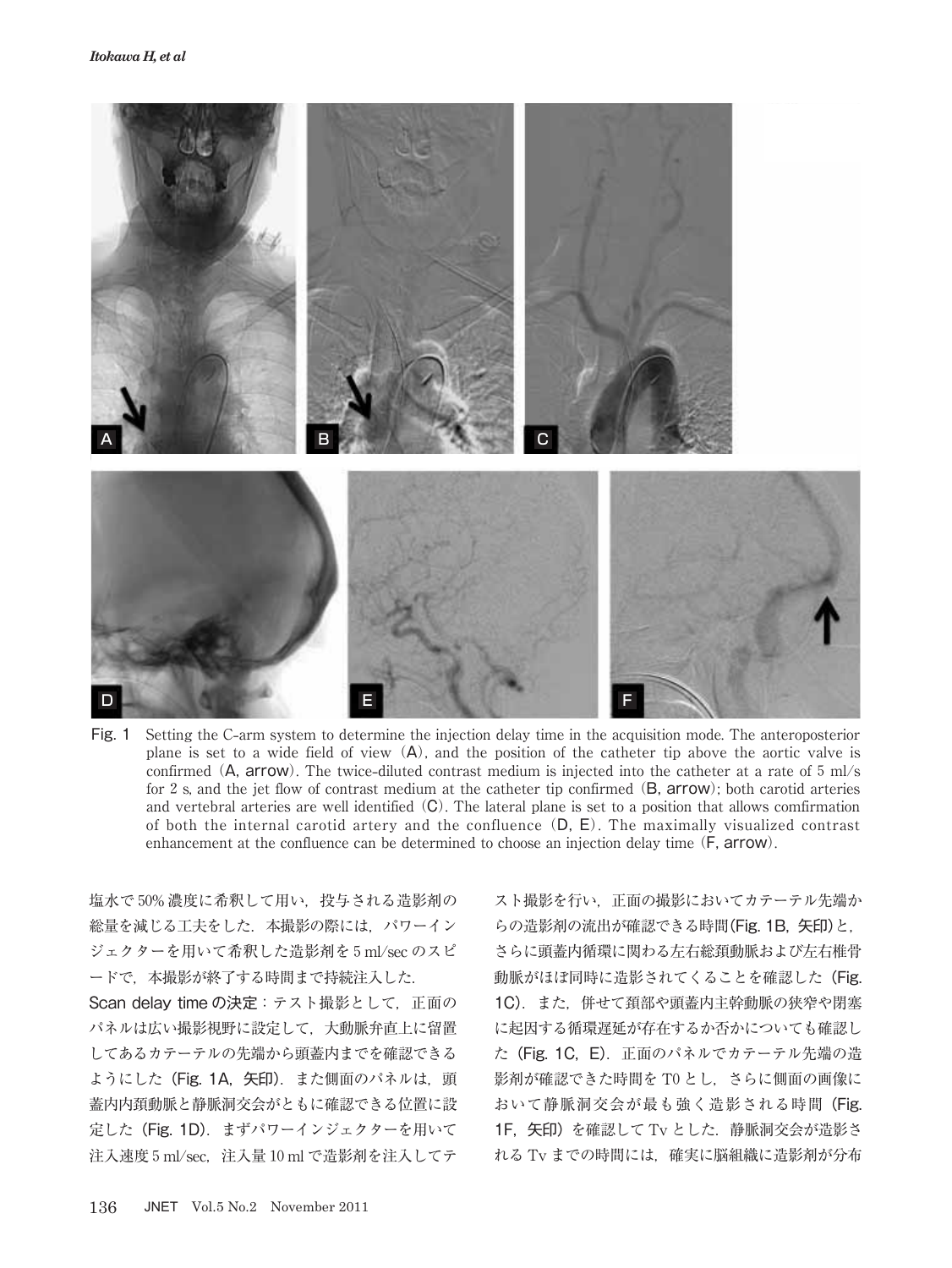

Fig. 2 An example of normal circulation on neuro-parenchymal blood volume (Neuro PBV) imaging. Axial (A), coronal  $(B)$ , and sagittal  $(C)$  images.

しているものと推定されることから,撮影時間が確実に このタイミングを含むように,この(T0-Tv)を scan delay time として設定した. なお、頭蓋内循環に著明な 左右差が存在する場合には,循環が遅延している側での 遅延時間を加味して delay time にこの時間を加え、確実 に頭蓋内組織全体で造影剤分布が一定となるように配慮 した.

画像作成:マスク撮影を行った後に先の注入条件で造影 剤の注入を開始し、設定した scan delay time の後に本 撮影を行った. Neuro PBV では水平断. 前額断. 矢状 断の任意の断面での CBV map が作成できるため(Fig. 2A, B. C). 得られた画像情報から治療前後での画像比 較ができるように,術前後の画像断面が同じ位置になる ように位置を合わせて画像を作成した.

## 結 果

iFlow 画像. Neuro PBV 画像とも前述の撮影条件で良 好な画像を得ることができた.検査に伴う合併症は経験 しなかった.

#### 症例呈示

#### 1.症例1

#### 患者: 61 歳, 男性.

右頭頂葉の脳梗塞で発症した右頚部内頚動脈分岐部遠 位の 80% 狭窄 (Fig. 3A)に対してステント併用血管形 成術 (carotid artery stenting: CAS) を施行した. 8Fr ガイディングカテーテルを右総頚動脈に留置後、先に述 べた条件で iFlow 画像の撮影を行った. 術前の iFlow 画 像では内頚動脈の描出時間とほぼ同じ時間で外頚動脈が 描出されていた(Fig. 3B).フィルターを用いて distal protection  $\hat{\mathcal{E}}$   $\hat{\mathcal{F}}$   $\vee$ , Carotid Wallstent (Boston Scientific, Natick, MA, USA)を留置して 4 mm 径まで拡張を行っ た(Fig. 3C).手技中にトラブルはなく,フィルター回 収後に再度 iFlow を撮影したところ,術前と比較して内 頚動脈系の循環速度が著明に改善して静脈側まで描出さ れるようになっていた (Fig. 3D). 術後の血圧管理を厳 重に行い,合併症の出現なく経過した.

#### 2.症例 2

#### 患者:67 歳,男性.

仕事中に突然の意識障害で発症し,発症から 2 時間 50 分で救急搬送された.来院時,Japan Coma Scale II-20. 両側動眼神経麻痺および四肢運動失調を認めた. 心 電図では心房細動を認めた.MRI では右小脳半球に拡 散強調画像にて高信号領域を認め (Fig. 5A), MRA で は脳底動脈閉塞を認めた.組織プラスミノーゲンアクチ ベーター投与の適応外であったことから,直ちに Merci retriever (Concentric, Mountain View, CA, USA) を用 いた血栓除去を行った. まず Neuro PBV を撮影するた め,4Fr 診断用カテーテルを大動脈弁直上に留置した. テスト撮影を行い、delay time を決定して本撮影を行っ た. Neuro PBV 画像では、MRI で認められた右小脳半 球の梗塞巣での CBV 低下が明らかであり、さらに脳幹 部および小脳半球全体においても著明な CBV の低下が 認められた(Fig. 5B, C).引き続き血栓除去操作に移り, Merci Microcatheter 18L(Concentric, Mountain View, CA, USA)を脳底動脈の閉塞部を越えて左後大脳動脈ま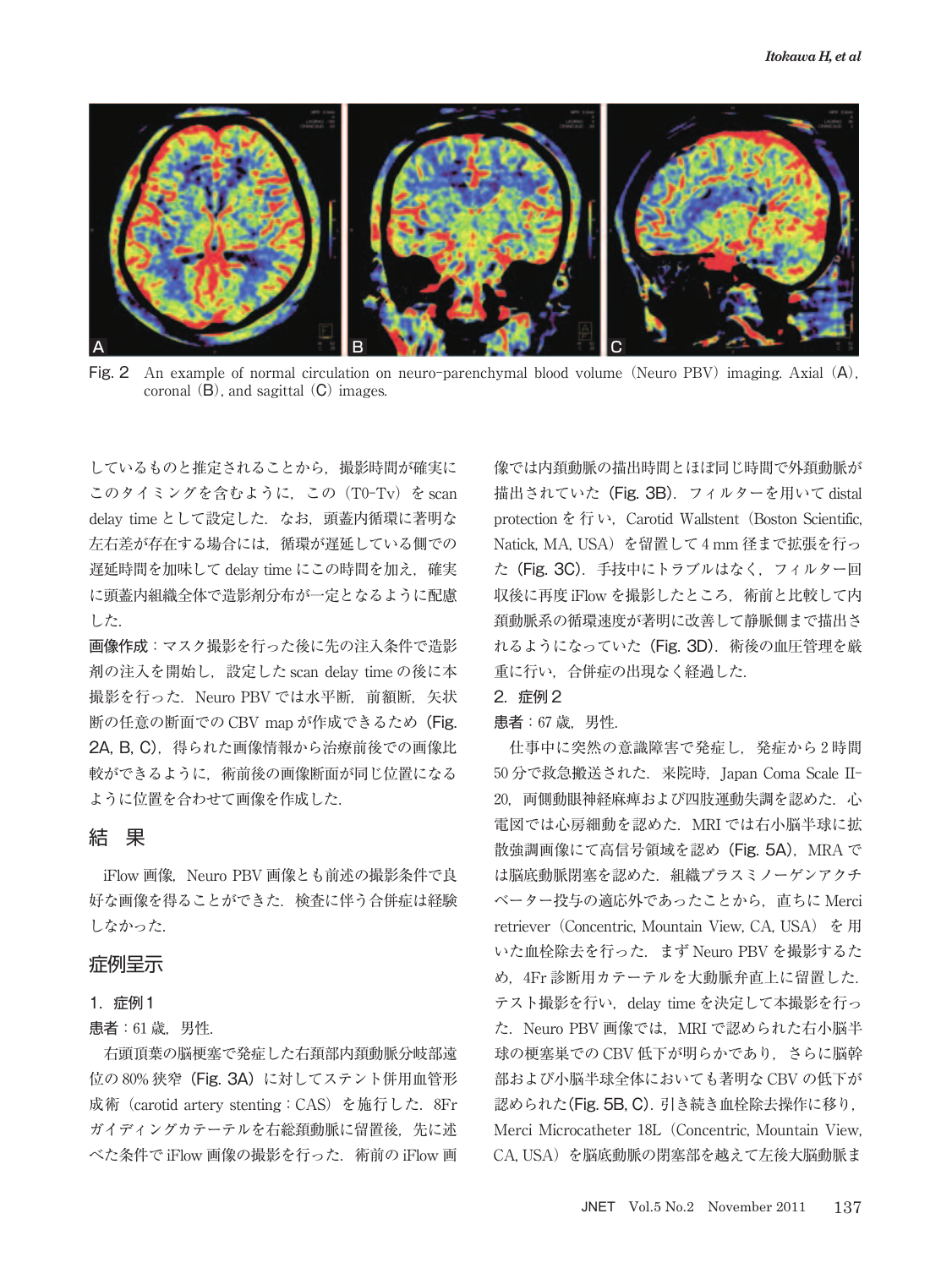



Case 1. A 61**-**year**-**old man with a history of right parietal infarction because of ipsilateral internal carotid artery (ICA) stenosis. Right common carotid angiography shows severe stenosis at the site of the distal cervical ICA bifurcation (A, arrow). A color**-**coded digital subtraction angiography image (iFlow) before treatment reveals that the ICA circulation velocity is markedly low and the external carotid artery (ECA) shows the same color as the ICA, which indicates that the ECA has almost the same circulation velocity as the ICA (B). ICA stenosis is improved after carotid artery stenting (C, arrow). The circulation velocity of the ICA is obviously improved and cortical veins are also visualized in the same iFlow image  $(D)$ .

で誘導した(Fig. 4A, B).Merci Retriever V 3.0 Firm (Concentric, Mountain View, CA, USA)にて血栓除去操 作を行ったところ、2回目の手技で再開通が得られた (Fig. 4C, D). 術後に再度 Neuro PBV を撮影したとこ ろ,術前と比較して脳幹および小脳において著明な CBV の改善が確認できた(Fig. 5E, F).術後は小脳症 状や左動眼神経麻痺が後遺したが,意識は清明となり, 介助歩行も可能となった. 術翌日の MRI では左小脳半 球および右後頭葉に梗塞巣が新たに出現していたが、脳 幹部への梗塞の進展は回避できていた(Fig. 5D).

### 考 察

今回呈示した iFlow および Neuro PBV は,ともに新 たに開発されたアプリケーションであり,現状では撮影 方法を含めた検討が必要な段階である.

iFlow は,撮影した DSA 画像をワークステーション 上で解析し,造影剤の経時的な血管内移動をカラーマッ プとして表示するものである.撮影した画像情報の異な る時相データを,時間軸を元に一画面上に表示して視覚 化できるため,特に今回提示した CAS などの治療前後 の画像を比較することで,その血行動態の変化を容易に 把握することができる.また,関心血管上に任意の計測 点を設定すると,時間対コントラスト強度曲線を求める こともできるため,計測部位における造影剤到達ピーク を測定し,治療前後でのピーク値やその時間の変動を定 量的に比較することも可能である.しかしながら現状で は,画像の視覚化に重点が置かれているため,どの程度 の血流変化が治療予後に影響を及ぼすかについては今後 の検討課題である.

Neuro PBV は、マスク撮影と本撮影の間での脳組織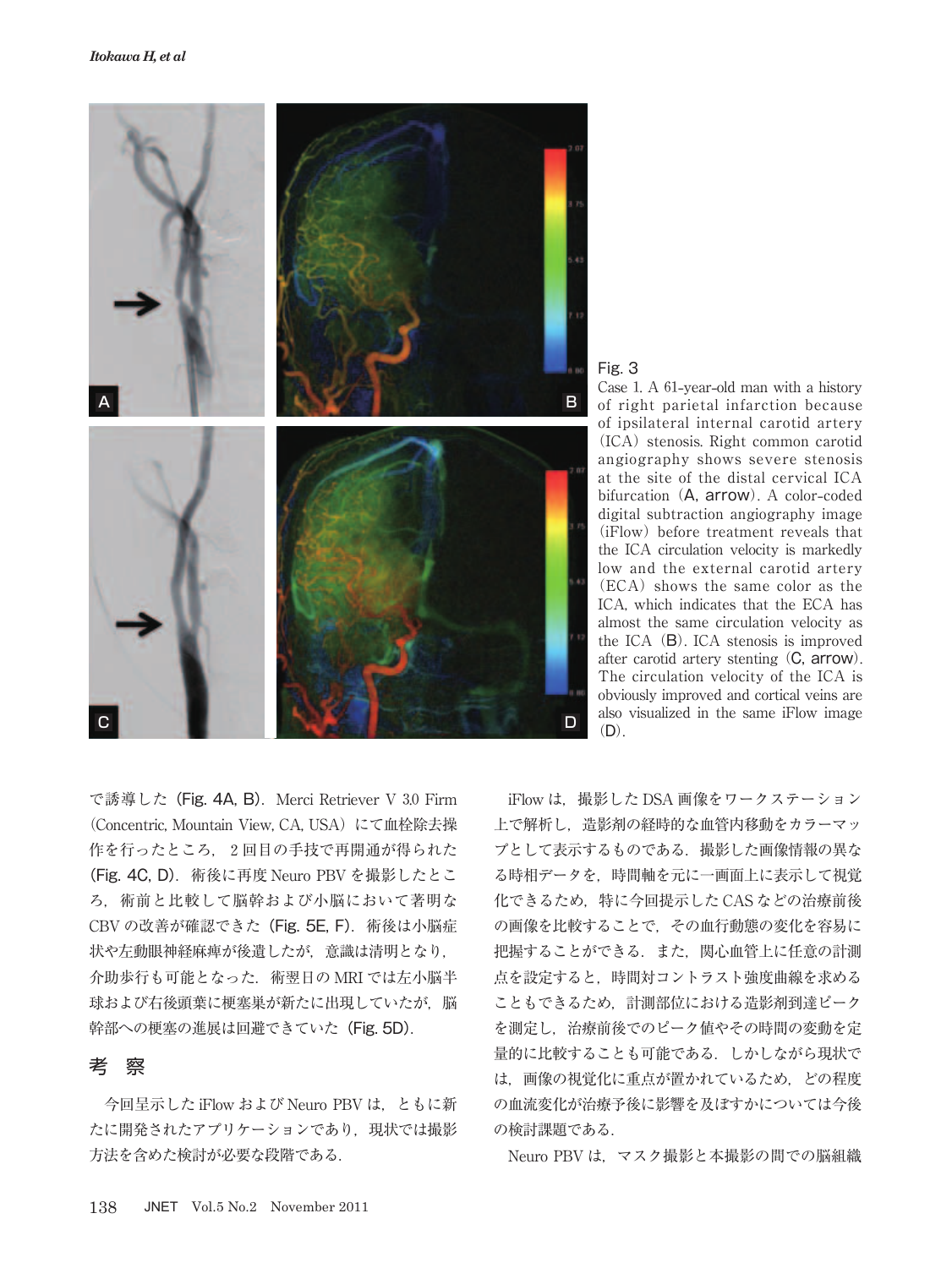

Fig. 4 Case 2. A 67**-**year**-**old man with acute basilar artery occlusion. The anteroposterior view of the right vertebral angiogram shows occlusion of his basilar artery at the mid**-**portion (A, arrow). A Merci Microcatheter 18L was inserted at the left posterior cerebral artery. Double injection at the microcatheter and guiding catheter reveals a thrombus at the tip of the basilar artery (B). The Merci Retriever was placed in the thrombus (C). Recanalization of basilar artery was performed; however, right posterior cerebral artery remains occluded (D).



Fig. 5 Case 2. Diffusion weighted imaging (DWI) performed 3 hours after occlusion onset confirms the presence of an acute right cerebellar hemispheric infarction (A). Axial (A) and sagittal (B) images of Neuro PBV show decreased cerebral blood volume (CBV) at the site of the right cerebellar hemisphere and brain stem (B, C). DWI performed after treatment shows newly developed acute infarcted lesions in the left cerebellar hemisphere; however, the brain stem remains intact (D). Neuro PBV image shows a remarkable increase of CBV at the brain stem and cerebellum after recanalization of the basilar artery  $(E, F)$ .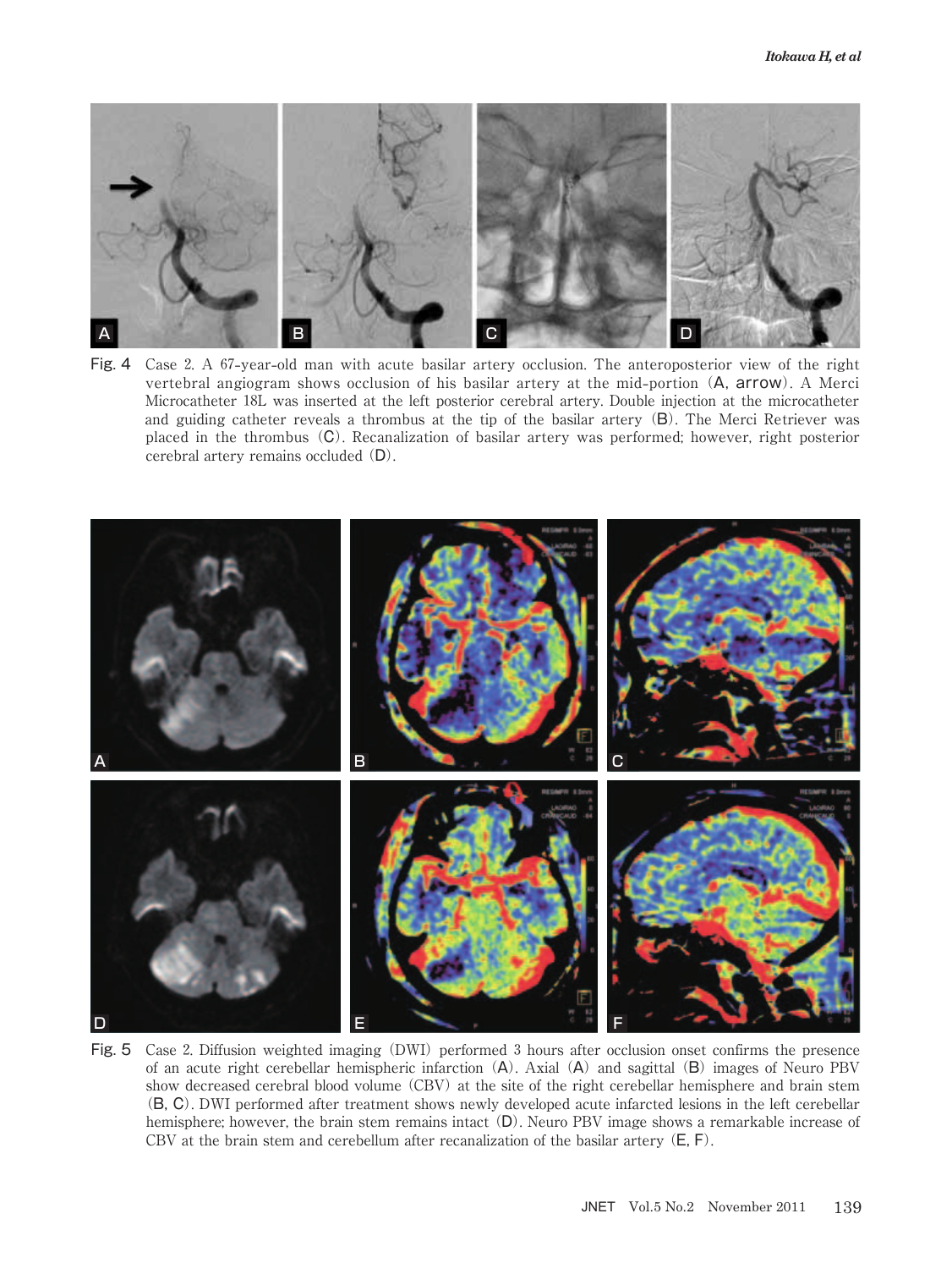内における造影剤分布の差を用いて CBV の計測を行う ものである. その CBV 計算理論については、Ahmed らや, Bley らにより検討がなされており, CT perfusion から得られた CBV との比較においても良好な相関を示 すことが報告されている1,3). 本法における最も特徴的 な点は,C アーム機能を持つ血管撮影装置を用いてデー タ収集を行うことである.この方法では情報収集に必要 な C アームの 200°の回転に約8秒間を要するため. CT perfusion を撮影するスリップリング機構を持つ CT の ように,連続撮影による造影剤の頭蓋内での経時的な灌 流情報の収集ができない.つまり時間分解能を持たない ため, Neuro PBV から得られる情報はあくまで組織レ ベルでの造影剤濃度の上昇を反映した CBV 情報に限ら れる. CT perfusion の場合には, CBF 以外に CBV, MTT も同時に測定することができるため 245,6), 簡便で しかも緊急対応に優れているが,問題点として連続撮影 による単一部位での放射線被曝量の増加と,撮像部位の 外に病変が存在していた場合に,それを検出できない可 能性があることが指摘されている.この点については, Neuro PBV では得られる情報がボリュームデータであ るため、CBV map は水平断, 前額断, 矢状断のいずれ においても任意に断面画像を作成することが可能であ り,さらに全脳を撮影範囲にすることができることから, CT perfusion のように病変部位が撮影範囲外となること もない.さらにサブトラクション画像であることから, 脳幹や小脳といった CT での評価が難しかった部分にお いても良好に画像化することが可能であり,代表例で示 したような後頭蓋窩の評価においての有用性が期待され る.現在考えられる問題点としては,造影剤の脳組織内 への分布を反映させて CBV を計算する解析アルゴリズ ムであるため,頚部や脳主幹動脈に狭窄や閉塞による循 環遅延が存在する場合に,本撮影の開始が早すぎるなど して,十分に脳内の造影剤分布が得られていないままに 撮影されると、CBV が過小評価される可能性があるこ とに留意する必要がある.Struffert らは臨床例 10 例に ついての経静脈的造影剤投与法での報告をしているが, この中の3例で脳梗塞巣での評価を行い、良好な評価が 可能であったと報告している<sup>7</sup>. 急性期脳虚血病巣の場 合,梗塞部では CBV が低下するので,この部分につい ては正しく評価することが可能と思われるが,misery perfusion のように CBF の低下を血管床の増加, すなわ ち CBV の上昇で補っているような病態においては、き

ちんと脳全体に造影剤が分布しているタイミングで撮影 が行われないと、正しく評価されない可能性がある. わ れわれは循環遅延を確認した症例では,その遅延時間を 撮影の delay time に反映させて、極力脳全体に造影剤の 分布が得られるようにして対処したが,このような病態 においては、引き続き検討が必要と考えられた. さらに Neuro PBV の施行にあたっては,血管撮影で使用する 造影剤量も加味しなければならないことから,検査全体 で使用する造影剤量の増加についても十分に留意する必 要があるものと考えられる.これについては撮影時の scan delay time をより厳密に決定して、造影剤の注入ス ピードや投与方法を改善すること,さらに flat panel detector での CT 値の検出能を検討し、使用する造影剤 をさらに希釈していくことで,今後造影剤総量を減じて いくことも可能と考えている. 未だ問題点も多く, 得ら れたデータの評価についてもさらに検討を要するが、現 在広く普及している血管撮影装置を用いて画像作成が可 能な点で,今後有用な診断ツールとなることが期待され る.

## 結 論

今回の検討では,撮影方法を確立する段階からの評価 となったが,経動脈的な造影剤注入方法での撮影方法を 検討した. 造影剤使用量を減じることができるので, こ れまで報告されたパイロットスタディよりも低侵襲な方 法と思われる.iFlow および Neuro PBV はいまだ確立 された手技ではないため,方法論を含めてさらなる検討 が必要だが,脳血管内治療中の分枝閉塞の検出やステン ト留置術のようにダイナミックに頭蓋内血行動態の変化 する手技に際しては有効なモニターとなりうると考えら れた.

#### 文 献

- 1) Ahmad AZ, Zellerhoff M, Strother CM, et al: C**-**arm CT measurement of cerebral blood volume: an experimental study in canines. AJNR 30:917-922, 2009.
- 2) Axel L: Cerebral blood flow determination by rapidsequence computed tomography: theoretical analysis. Radiology 137:679-686, 1980.
- 3) Bley T, Strother CM, Pulfer K, et al: C**-**Arm CT measurement of cerebral blood volume in ischemic stroke: an experimental study in canines. AJNR 31:536-540, 2010.
- 4) 糸川 博 , 鈴木龍太 , 森谷匡雄 , 他:IVR-CT/angio system を用いた血管内手術手技中の脳循環評価. 脳神経外科 34:281-286, 2006.